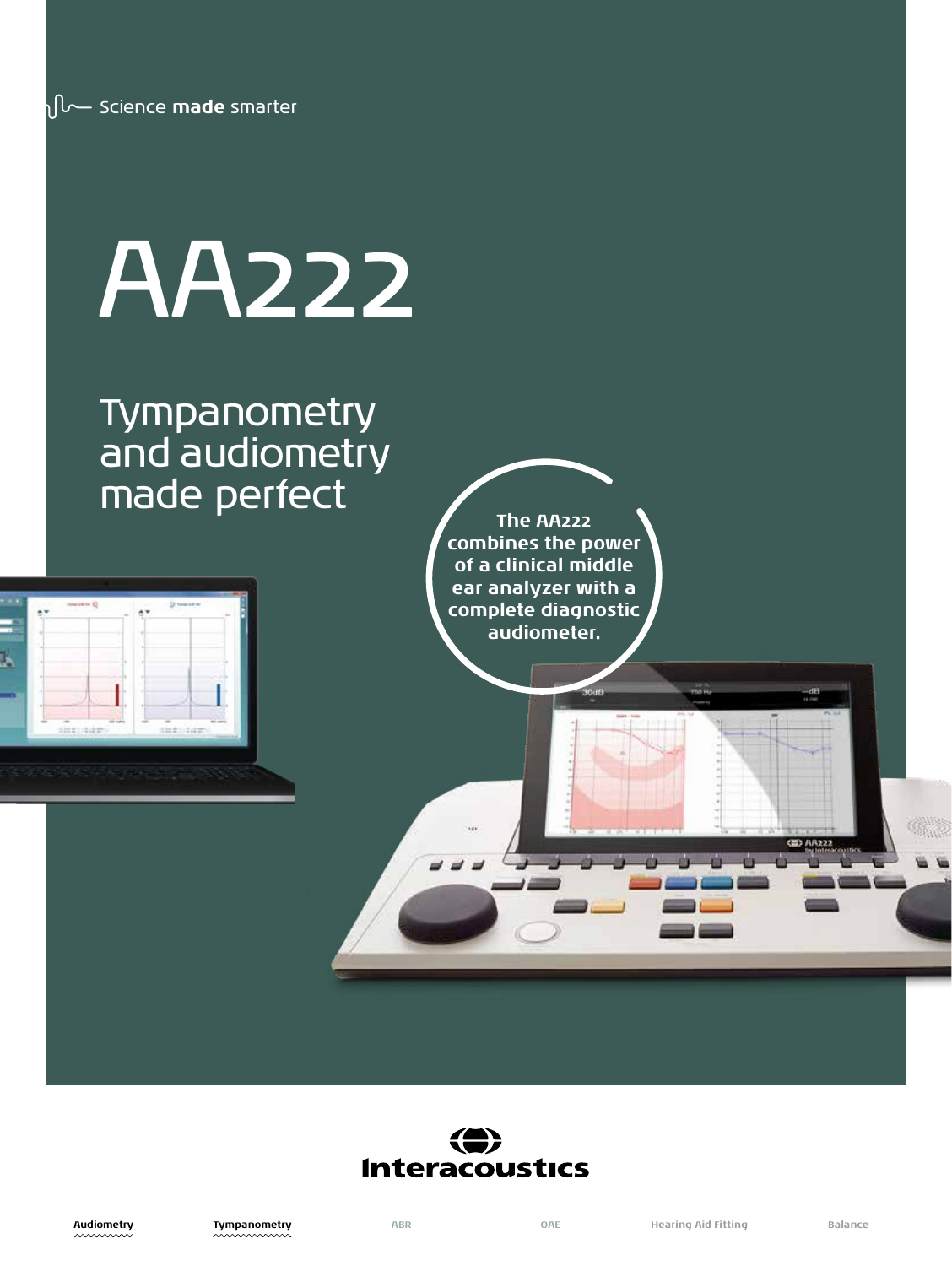## A unique and powerful diagnostic combo



Tympanogram and reflex test results displayed simultaneously



Speech test available in both table and graphic mode



Child distractor - moving choo-choo train



**The perfect combination device when space and cost savings need to be considered. The power of a clinical middle ear analyzer with a complete diagnostic audiometer makes the AA222 perfect for a start-up practice or satellite locations.**

#### **Comprehensive test selections**

- 226 Hz tympanometry (High Hz
- optional) - Ipsi/contra reflexes
- 
- Reflex decay
- ETF tests
- Pure tone air & bone conduction
- Speech testing
- Auto HL, Stenger, ABLB, Weber

#### **Outstanding features - impedance**

- Child distractor moving choo-choo train
- Large, 10" color display for easy viewing
- Durable clinical probe
- Optional diagnostic probe for fast screening applications
- Brilliant probe status lights
- Customized test sequences

#### **Outstanding features – audiometry**

- Multiple user test setups
- Large, 10" color audiogram display
- Comprehensive library of speech recordings
- Binaural speech testing
- Special QuickSIN test mode
- Operator mic/monitor headset or -
- Built-in gooseneck mic and speaker

#### **Outstanding performance**

- Extremely fast tymp and reflex tests
- Customized setups for impedance and audiometry
- Direct printing to external printer
- Included database or NOAH interface
- Diagnostic Suite merges test data into custom reports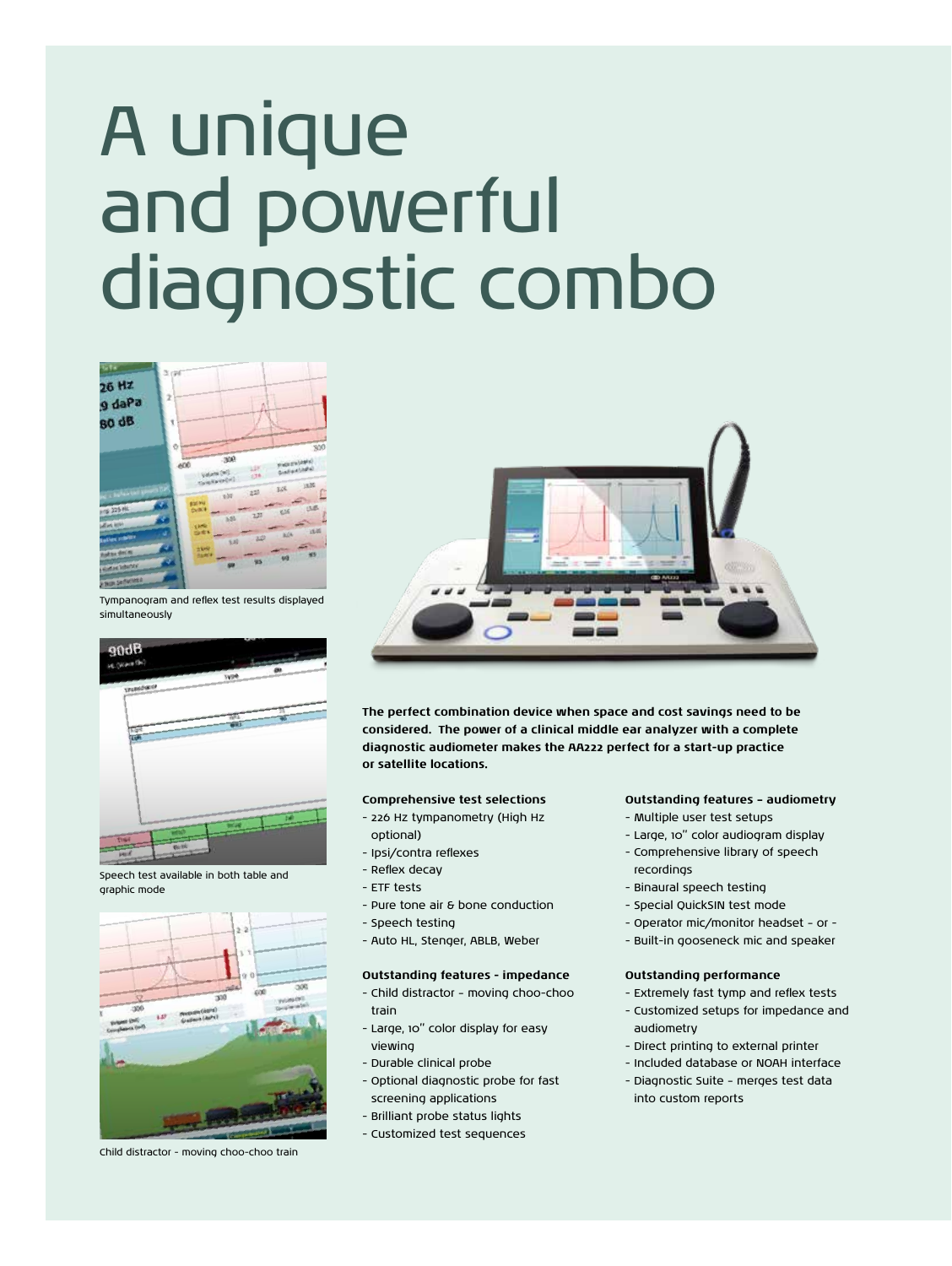